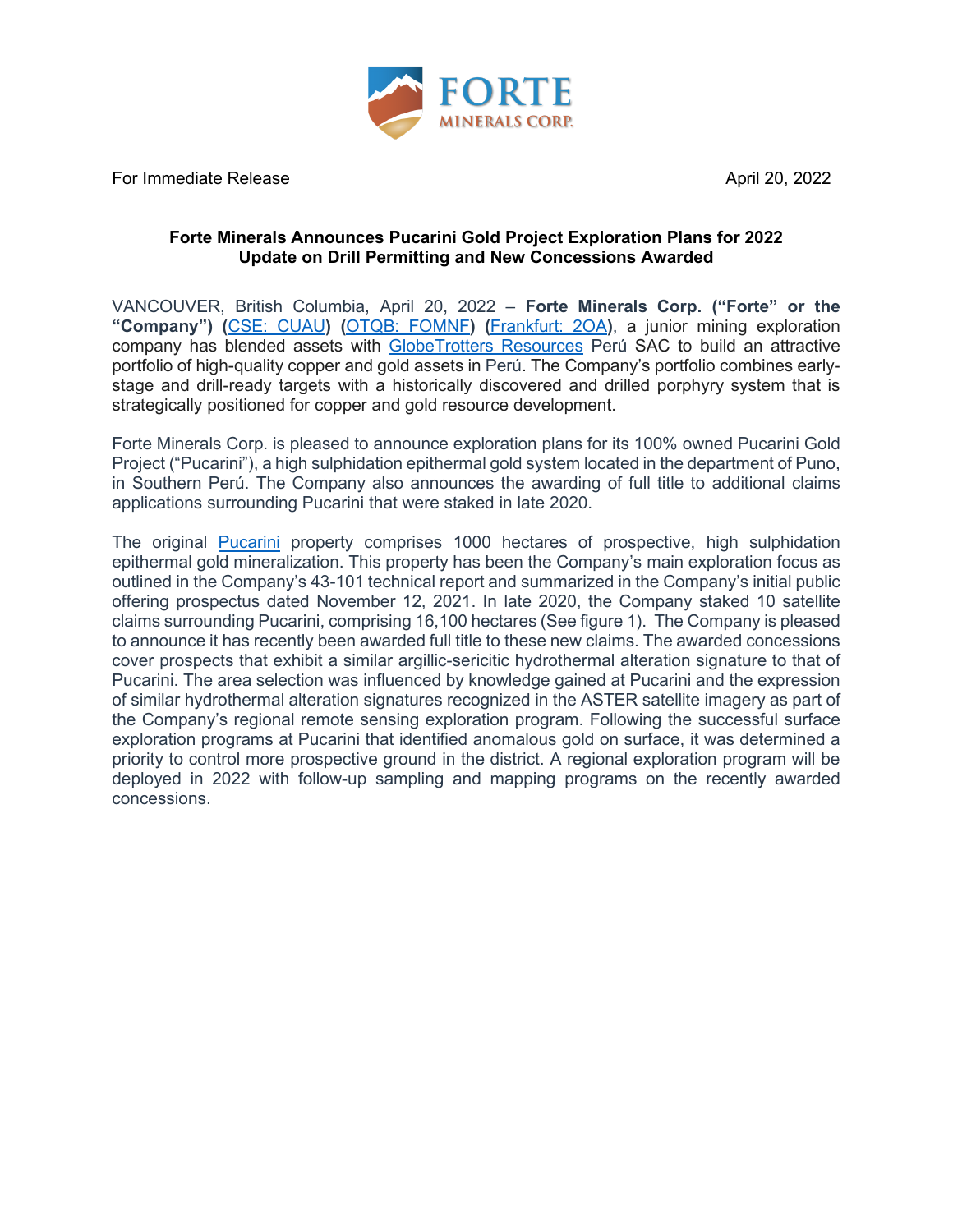



*Figure 1 - Update on Drill Permitting and New Concessions Awarded*

The Company completed an extensive surface exploration program in 2021 at Pucarini which included geological mapping, geochemical sampling and geophysical surveys. The induced polarization (IP) geophysical survey lines were positioned over the strongest mineralization and alteration as recognized from preceding surface mapping and geochemical sampling programs. Four exploration targets (A-D) were interpreted from the exploration program which will require drilling as the next step in testing the potential for economic gold mineralization on the property. An initial 4 hole, core drill program (+1000m) is planned to test three of four exploration target areas (see Figure 2).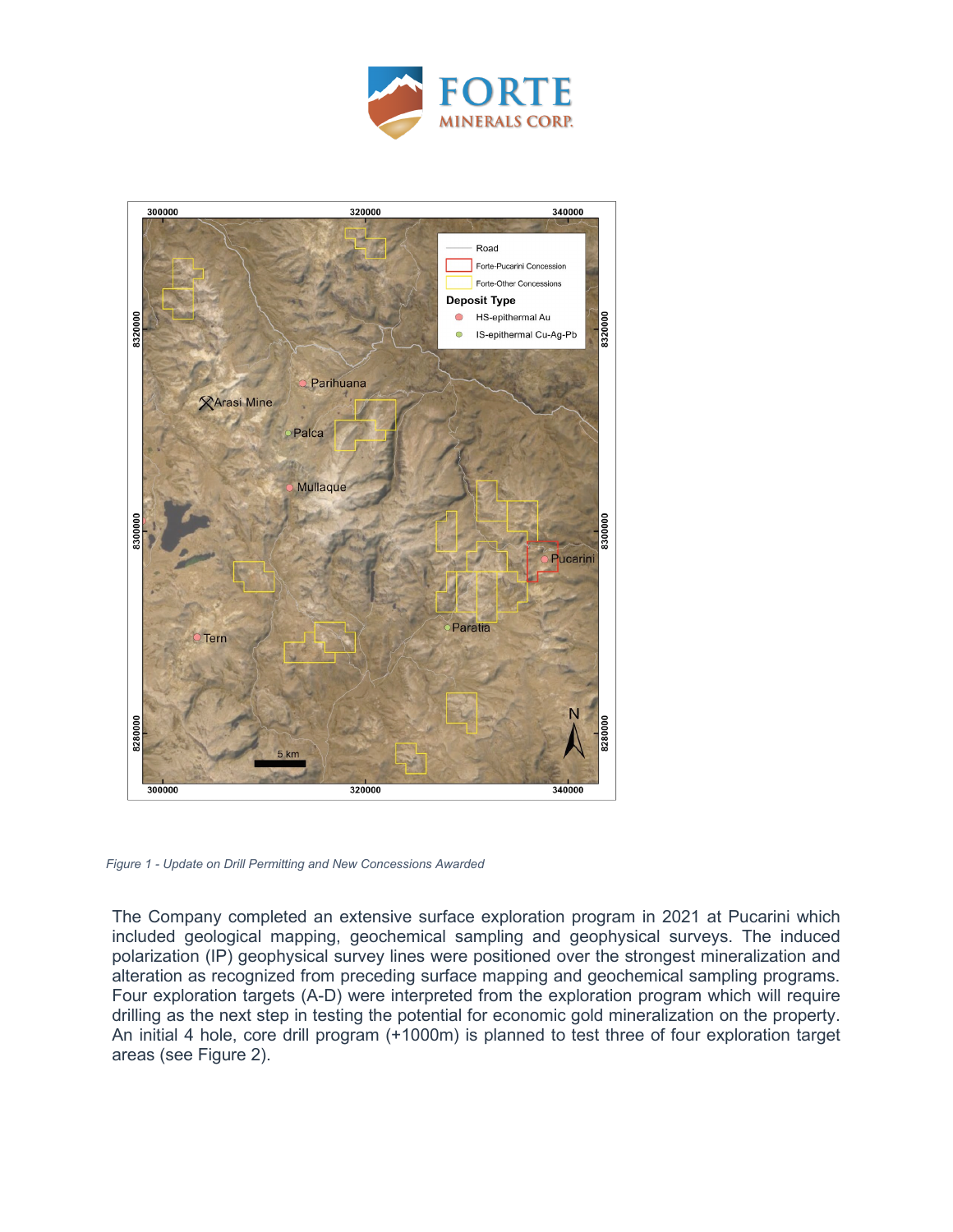



*Figure 2 - Map showing a summary of key exploration targeting evidence, exploration target areas and proposed drill hole locations*

## **DRILL PROGRAM**

Drill holes will be positioned to test these geophysical anomalies coincident with elevated gold values from surface sampling. Locations of these drill holes may be modified following further interpretation of the exploration program's database by the Company's geologic staff.

The first hole, DH P01, is designed to test the north end of the north-trending chargeability anomaly at target area A, where it coincides with a resistivity anomaly and a domain of strong demagnetization. This hole will be collared near outcrops of hydrothermal breccia containing ~5% fine-grained disseminated pyrite.

Drill hole DH\_P02 is positioned to test a northwest-trending zone defined by abundant quartz veining, hydrothermal breccia veins and breccia dikes associated with an advanced argillic mineral assemblage in target area A. This hole will be located where the vein zone intersects the north-trending chargeability anomaly and coincident resistivity anomaly.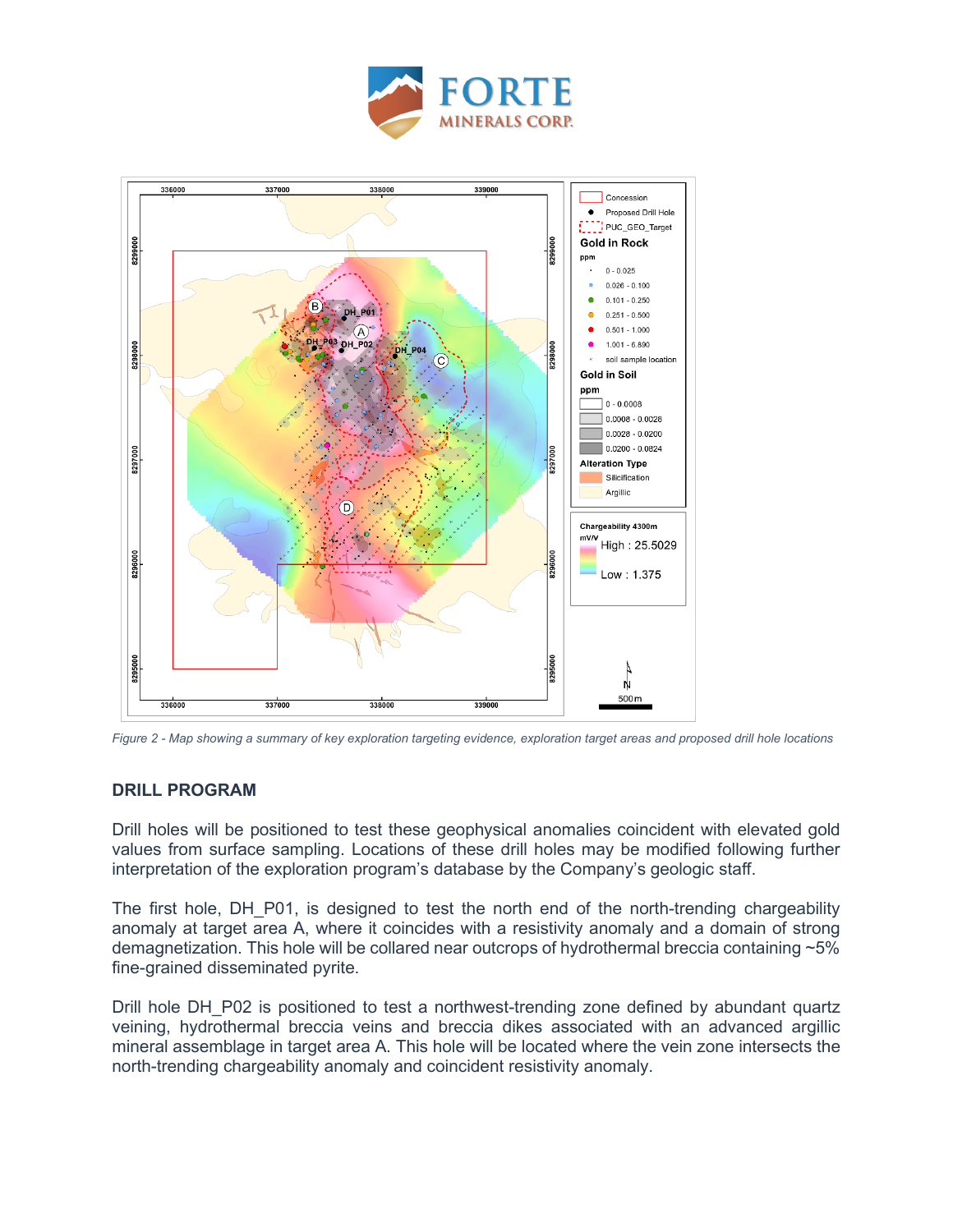

Drill hole DH\_P03 is designed to test beneath the cluster of rock chip samples that returned anomalous gold values in target area B that coincide with advanced argillic alteration and a resistivity anomaly on the west flank of the north-trending chargeability anomaly.

Drill hole DH\_P04 is positioned to test the large resistivity anomaly in target area C near the east flank of the north-trending chargeability anomaly where it intersects the northern margin of the northwest-trending zone of veining.

#### **DRILL PERMITTING**

The CIRA Report, which is the first step in the permitting process, has been submitted and approval is expected shortly. The field studies and technical documents have been completed and the Company is in the process of finalizing the DIA Report which will be submitted to MINEM for approval of the drill permits. Forte is working with an experienced ESG consulting firm based in Perú to guide the exploration and permitting, with a goal of maintaining a positive working relationship with the communities near its projects.

#### **QUALIFIED PERSON AND NI 43-101 DISCLOSURE**

Paul Johnston, P.Geo., is the Company's Qualified Person as defined by National Instrument 43- 101 and has reviewed and approved the technical information contained in this news release.

# **ABOUT PUCARINI**

Pucarini is an early-stage, high-sulfidation epithermal gold project located in Lampa Province, Department of Puno. The 1,000 ha concession is 43 km from Juliaca, the region's largest commercial centre and 830 km southeast of Lima. The property is 100% owned by Forte Copper Corp with a 1% Net Smelter Return royalty held by Globetrotters Resource Group Inc.

The Pucarini project is in the southern segment of the Miocene magmatic belt which is the host to large Miocene high-sulfidation gold deposits in northern Perú including Pierena, Yanacocha, and Alto Chicama.

Globetrotters Resources Perú SAC acquired the property through the Peruvian auction process in 2018 and transferred ownership to Forte Copper Corp in 2020 under a share purchase agreement. Prior to Globetrotters exploration activity, Teck Resources Perú SAC carried out preliminary mapping and sampling programs between 2011 and 2015 before relinquishing the property. No drilling has been completed to date. Forte Copper Corp continued exploration by completing magnetic, induced polarization and resistivity geophysical surveys and a soil geochemical survey.

The property is underlain by a thick volcanic succession comprised of Miocene andesite to dacite pyroclastic and lava assigned to the Sillapaca Formation. Geological mapping outlined extensive argillic hydrothermal alteration measuring approximately 3 x 4 km, which encloses smaller zones of advanced argillic alteration. Outcrop sampling indicates gold mineralization is associated with quartz veining, hydrothermal breccia veins and dikes, and advanced argillic alteration.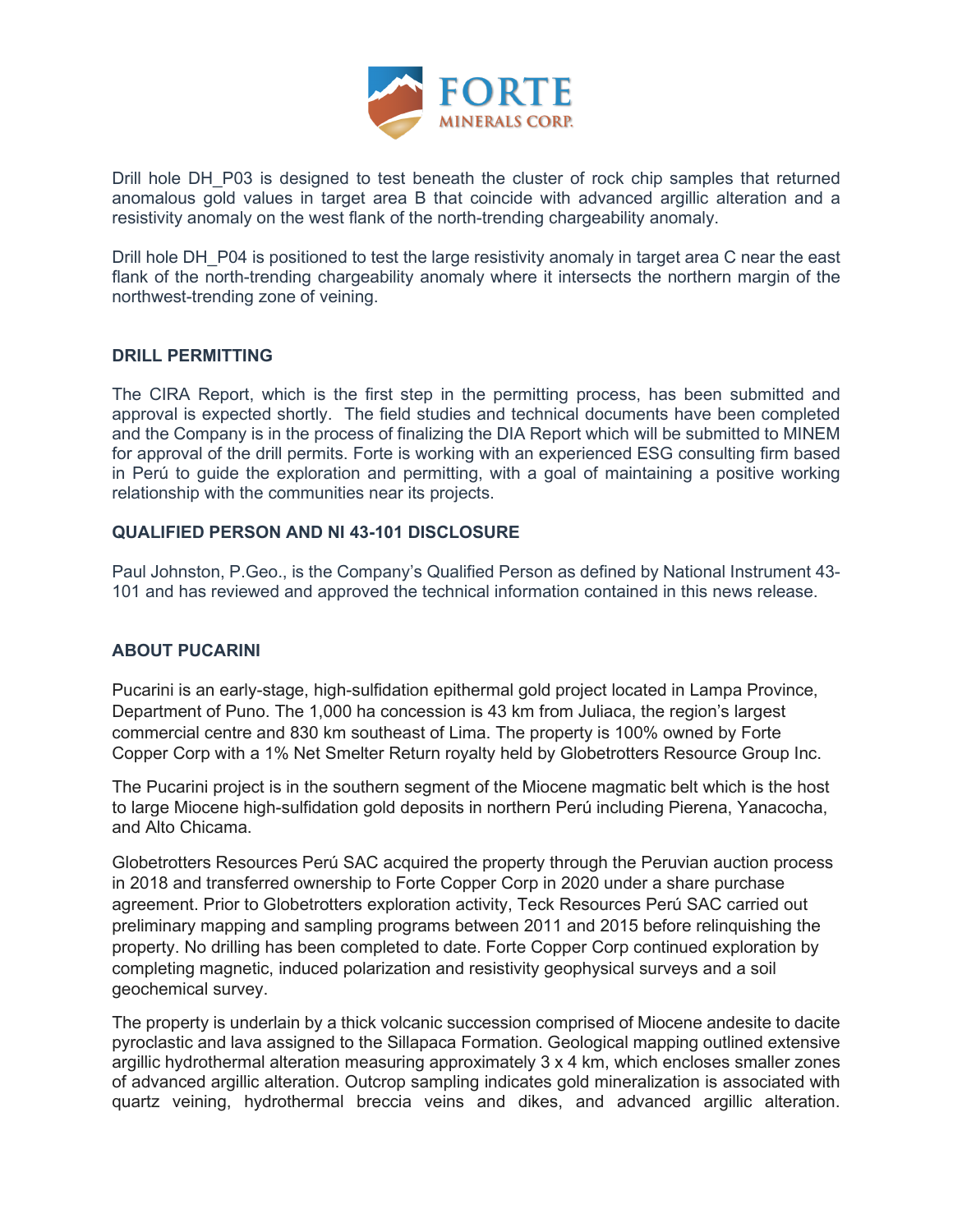

Geological, geophysical, and geochemical evidence combine to establish drill targets at 100 to 250 metres below surface across the property.

#### **ABOUT FORTE MINERALS CORP**

The Company is committed to maximizing shareholder value through acquiring, exploring, discovering, and developing copper and gold projects in Perú. Moving rapidly along the line of opportunity towards a value maxima is very attractive to investors. Significant value growth is generated when early-stage exploration moves towards resource definition while zoning in on target development and eliminating the early-stage grassroots risk. All three of Forte's properties offer this opportunity, with tremendous upside considering their geological potential.

On behalf of **FORTE MINERALS CORP.** (signed) "*Patrick Elliott"* Chief Executive Officer

**For further information, please contact:**  Forte Minerals Corp. office: 778-403-5807 [info@forteminerals.com](mailto:info@forteminerals.co) [www.forteminerals.com](http://www.forteminerals.com/)

*Certain statements included in this press release constitute forward-looking information or statements (collectively, "forward-looking statements"), including those identified by the expressions "anticipate", "believe", "plan", "estimate", "expect", "intend", "may", "should" and similar expressions to the extent they relate to the Company or its management. The forwardlooking statements are not historical facts but reflect current expectations regarding future results or events. This press release contains forward looking statements. These forward-looking statements are based on current expectations and various estimates, factors and assumptions and involve known and unknown risks, uncertainties and other factors.*

*Forward-looking statements are not a guarantee of future performance and involve risks, uncertainties and assumptions which are difficult to predict. Factors that could cause the actual*  results to differ materially from those in forward-looking statements include the continued *availability of capital and financing, and general economic, market or business conditions, including the effects of COVID-19. Forward-looking statements contained in this press release are expressly qualified by this cautionary statement. These statements should not be read as guarantees of future performance or results. Such statements involve known and unknown risks, uncertainties and other factors that may cause actual results, performance or achievements to be materially different from those implied by such statements. Although such statements are based on management's reasonable assumptions, there can be no assurance that the statements will prove to be accurate or that management's expectations or estimates of future developments, circumstances or results will materialize. The Company assumes no responsibility to update or*